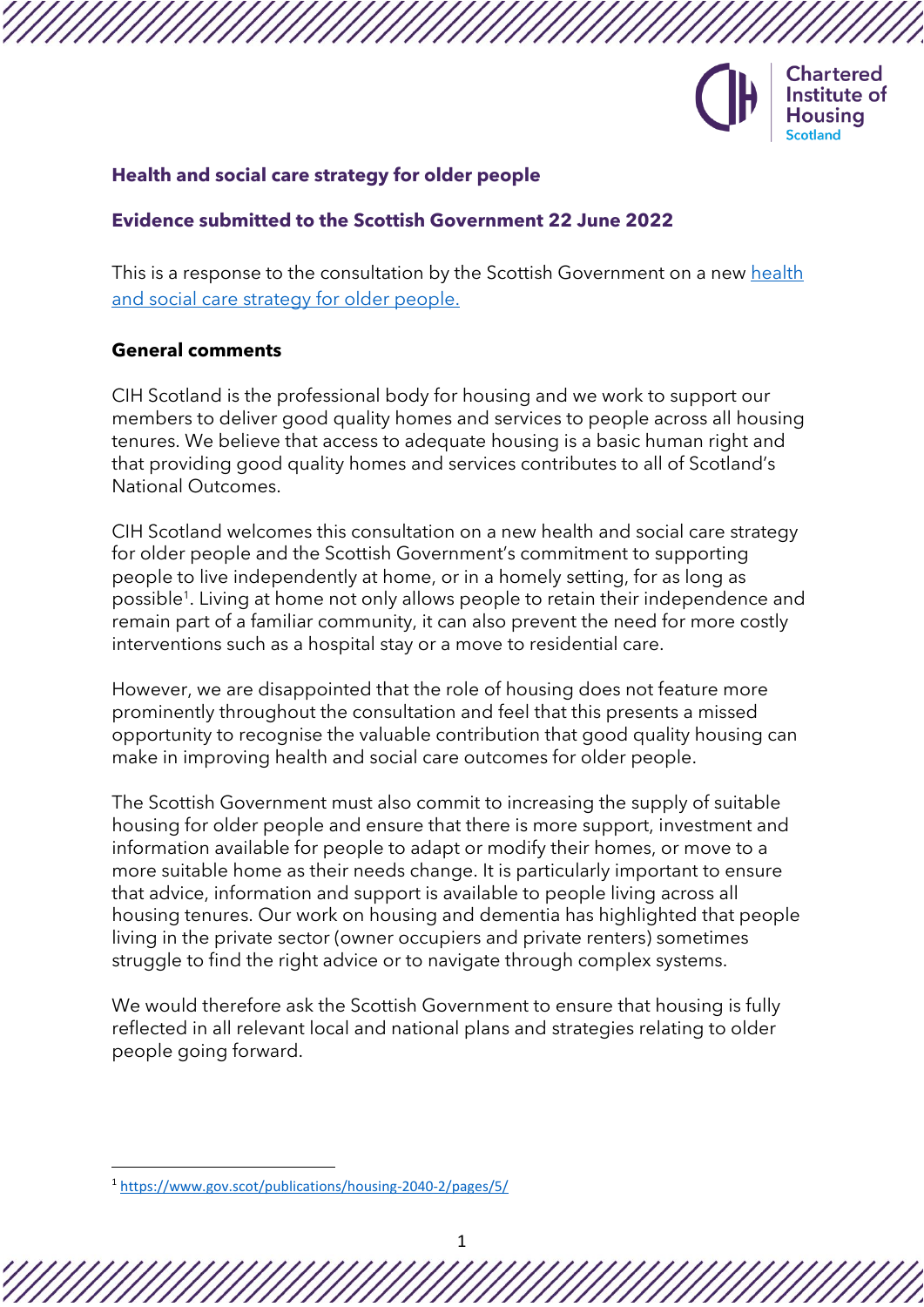# **Consultation questions**



**1. Do you have examples of communities, voluntary/third sector and public sector organisations working together to improve older people's health and wellbeing and reduce any health inequalities which they experience?**

# 1. Housing's contribution to health and wellbeing

- 1.1 Scotland's population is ageing, with the proportion of those who are of pensionable age set to increase to 22.4 percent by mid-2045,<sup>2</sup> and many people will need some level of support to allow them to live independently, whether through illness, a disability, or simply due to their changing needs at they get older.
- 1.2 For many older people, being able to live independently at home, or in a homely setting, for as long as possible can be hugely beneficial for both physical and mental health, and local connections to family, friends and community can help to reduce social isolation and loneliness. This can also reduce the need for more costly interventions such as a stay in hospital or a move to residential care.
- 1.3 We know that the homes and places that people live in play an important role in their overall health and wellbeing and the provision of good quality, warm, affordable housing (at every stage of a person's life) is central to improving health outcomes and reducing inequalities. In its vision for [Housing to 2040](https://www.gov.scot/publications/housing-2040-2/), the Scottish Government's ambition is for everyone to have a safe, high-quality home that is affordable and meets their needs in the place they want to be.
- 1.3 Many social housing providers also play an important role in providing a sense of community for older people, offering information and advice on things such as community events, social activities, and even assistance around digital inclusion, financial planning and access to benefits, all of which has a positive impact on health and wellbeing.
- 1.4 As such, we were disappointed with the lack of reference to the role of housing beyond brief mention of aids, equipment and adaptations to support physical wellbeing. The consultation does not consider the wider role of the housing sector or the support provided to older people by frontline housing staff in the social housing sector.

<sup>2</sup> [https://www.nrscotland.gov.uk/files//statistics/population-projections/2020-based/pop-proj-2020-scot-nat](https://www.nrscotland.gov.uk/files/statistics/population-projections/2020-based/pop-proj-2020-scot-nat-pub.pdf)[pub.pdf](https://www.nrscotland.gov.uk/files/statistics/population-projections/2020-based/pop-proj-2020-scot-nat-pub.pdf)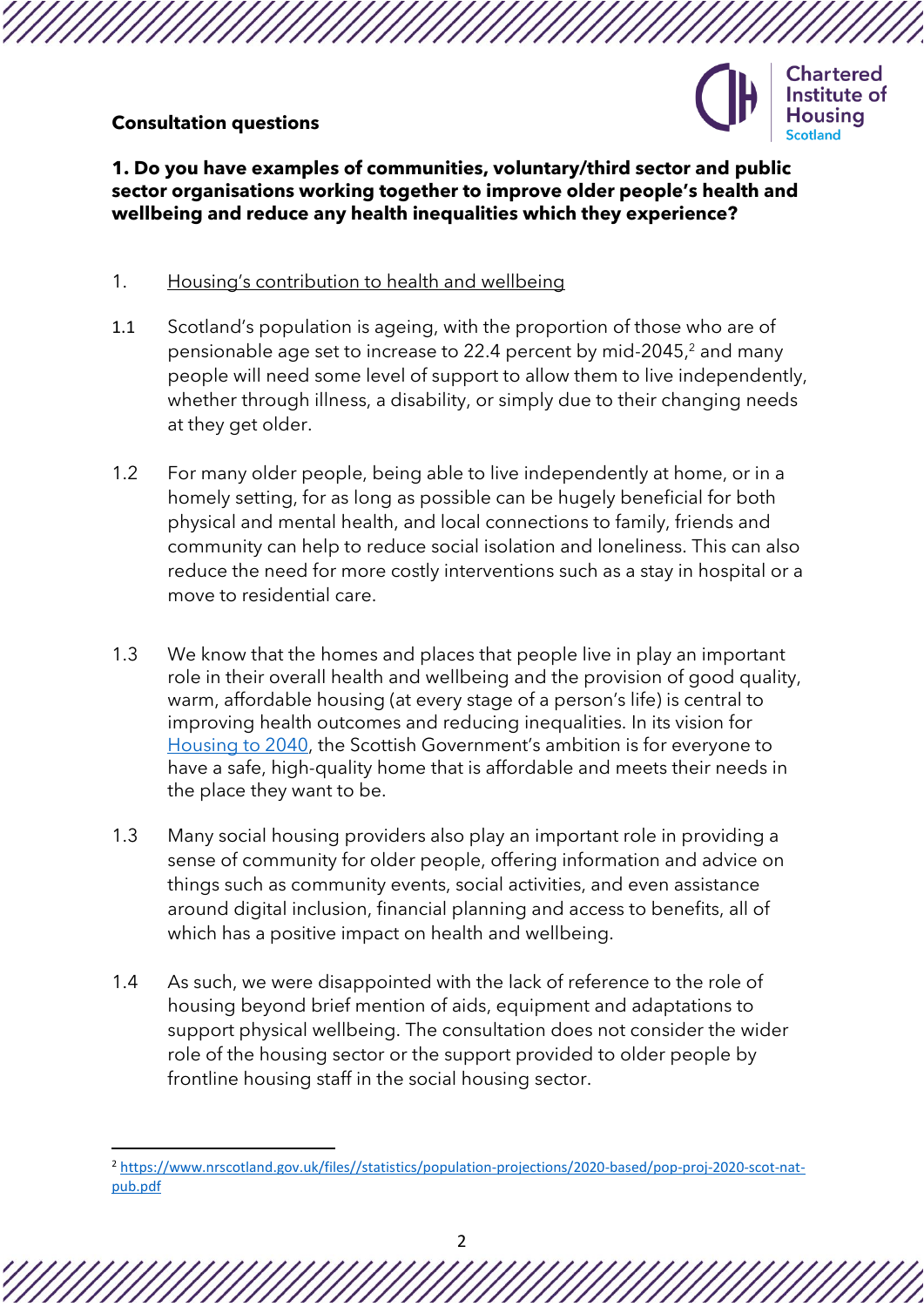

1.5 The new Health and Social Care Strategy for Older People must set the course for a more integrated approach to supporting people to live well as they age across all tenures embedding the role of the housing sector in the strategy.

### 2. The right housing and support at the right time

- 2.1 The Covid-19 pandemic has shone a spotlight on the importance of home, with many people spending more time there than ever before; however, it has also served as a reminder that many people are living in homes that do not adequately meet their needs and that there is a severe shortage of suitable housing for our ageing population.
- 2.2 In order to deliver good health and wellbeing outcomes, it is important that people have information, advice and access to the right types of housing and support at different stages in their lives and as their needs change. This could include accommodation on ground floor level, homes that have been adapted to suit a person's specific mobility or dementia-related needs, or housing that offers extra care and support such as retirement or sheltered housing for older people.
- 2.3 It is essential that the Scottish Government works to increase the supply of housing appropriate for older people across all tenures, including working with private developers to ensure a greater mix of new homes which are accessible and adaptable for people as they age.
- 2.4 We also need to see a more integrated approach to specialist housing development for older people, from planning to delivery. Developments such as Hanover Housing Association's Varis Court presents a clear example of housing, health and social care working together to provide a holistic and preventative model of strategic service planning and provision to older people.

# Housing with Care – Varis Court

Varis Court in Forres was delivered by Hanover Housing Association in partnership with Health and Social Care (HSC) Moray and Moray Council comprising 33 individual flats with communal facilities.

Five of these flats were leased by HSC Moray on a short term basis to provide inpatient care focussed on reablement, allowing closure of the local community hospital. A new model of care was trialled - the Forres Neighbourhood Care Team (FNCT) provided 24 hour care to the residents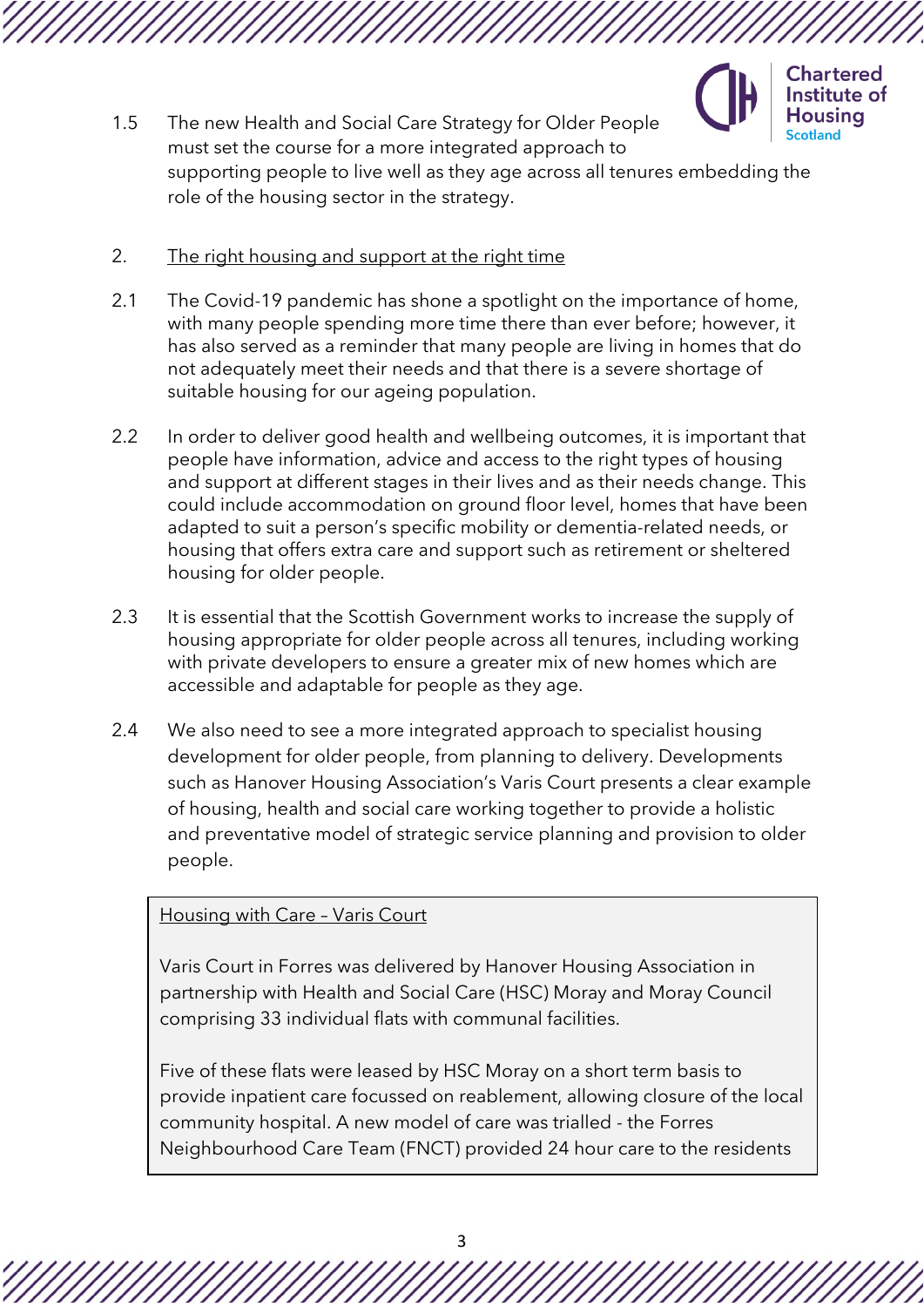

**Chartered** Institute of Housina

of the five flats with nurses also able to provide support to other residents in the wider development when required.

Analysis published in 2019 showed that the model was beginning to have a positive impact on hospital admissions for patients over 65, reducing length of stay and cost of admissions<sup>1</sup>. Following a brief extension of the trial period, the decision was made to cancel the contract and the five flats are now supported by social care staff rather than nursing staff.

- 2.5 Despite strong evidence of improving outcomes, the model is rarely replicated due to the lack of capital investment or long-term certainty from H&SC partners meaning that the financial risk for developments such as these often sits solely with the social landlord and for this reason can be difficult to progress. This is both in terms of investing capital funding and the uncertainties around strategic commissioning in H&SC.
- 2.6 The consultation document focusses on very operational elements of service provision for older people. Strategically, a more equal partnership arrangement with capital funding from the NHS or through Integration Joint Boards (IJBs) and longer term commitments to the provision of care could help to deliver more housing with care and support the renovation of existing homes for older people which may no longer be fit for purpose.
- 2.7 We need joined up strategic planning at local authority level to ensure enough affordable social housing provision at a local level which clear mechanisms available to access capital funding where the risk does not solely lie with the housing association. This could be executed through a closer link with Strategic Housing Investment Plans (SHIPs) and H&SC Strategic Plans.
- 2.8 The consultation mentions that regular health checks or 'health MOTs' are provided for older people by some health professionals, presenting an opportunity to review medication and have a general discussion about health. We believe that this type of discussion could also be applied to housing, identifying whether the person's home is suitable for their needs or if a referral to the local authority housing team or Occupational Therapist would be required. For people living with dementia, an early conversation about their housing needs as part of their post-diagnostic support can help them to plan for the future and avoid a move in crisis.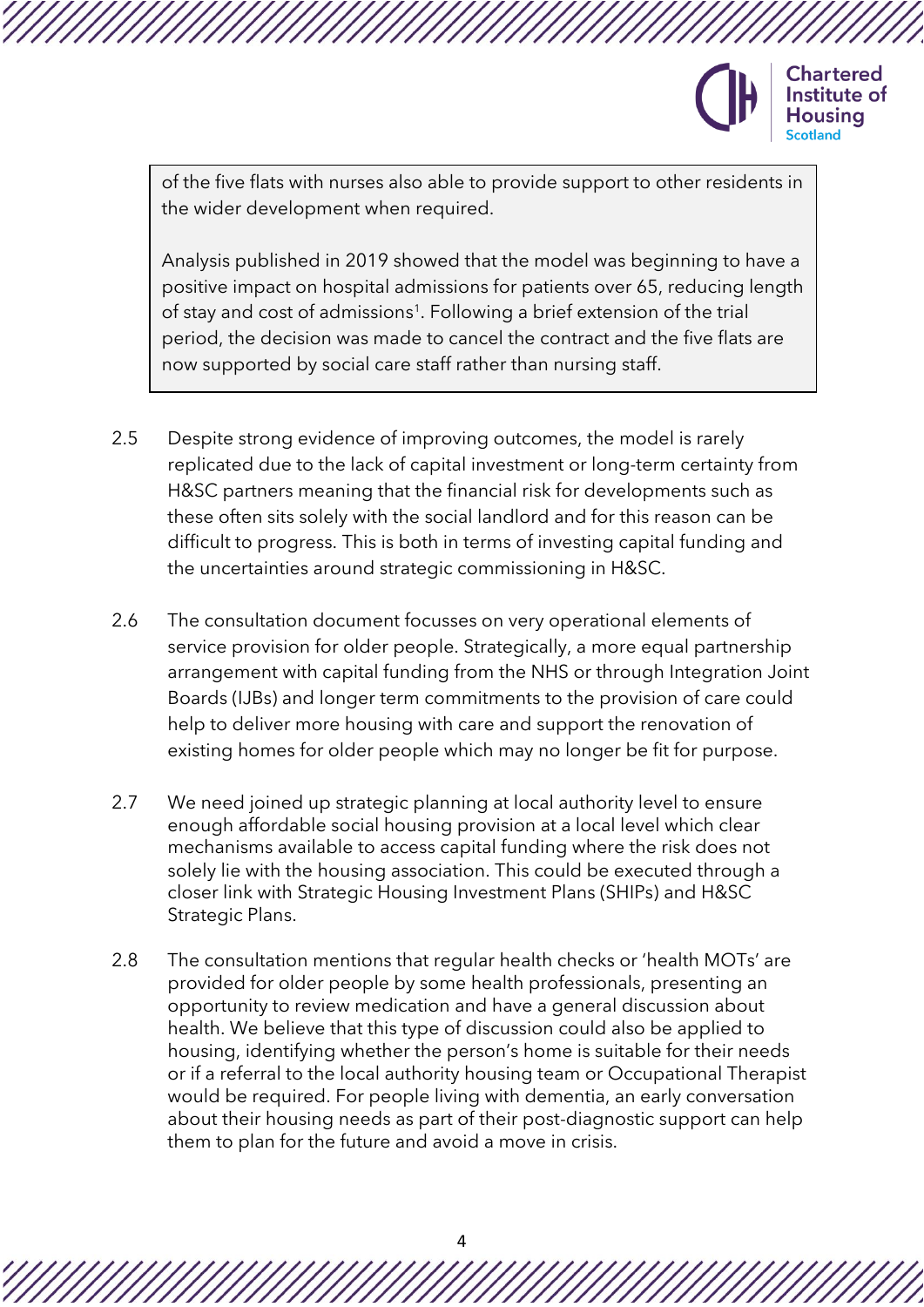

**Chartered** Institute of **Housing Scotland** 

- 2.9 It is important that conversations around housing and ageing are normalised so that people can think about their own futures and make informed decisions around the housing options which are right for them.
- 2.10 CIH Scotland has also called on the Scottish Government to provide [greater](https://www.cih.org/news/cih-scotland-calls-for-more-resources-to-deliver-adaptations)  [investment](https://www.cih.org/news/cih-scotland-calls-for-more-resources-to-deliver-adaptations) to ensure that people across all housing tenures can access equipment and adaptations when needed to help prevent the need for more costly interventions such as a stay in hospital or a move to residential care. The process for accessing aids and adaptations can often be complex depending on tenure, so it is therefore important that advice and information is also available across all housing tenures.
- 2.11 We would also like to see greater reference made to the potential use of technology in the new strategy as a way to enable more older people to live independently at home. CIH Scotland, along with a range of partners including the Scottish Federation of Housing Associations (SFHA), Scotland's Housing Network (SHN), the Association of Local Authority Chief Housing Officers (ALACHO), and the Glasgow and West of Scotland Forum of Housing Associations (GWSF), is a supporter of the [TEC in Housing](https://techousing.co.uk/the-charter-pledges/)  [Charter](https://techousing.co.uk/the-charter-pledges/) which was developed as part of the Technology Enabled Care (TEC) Ready Programme and funded by the Scottish Government's TEC Programme.
- 2.12 The Charter has been developed to support the use of TEC in creating and delivering housing solutions and includes a pledge for the housing sector to work more closely with health and social care partners to support earlier interventions such as working to prevent trips and falls or reducing risks associated with frailty. It also includes a number of good practice examples from a range of housing organisations which highlight some of the innovative ways that the sector is helping to improve health outcomes for older people and some of these examples could be included in the new strategy to highlight housing's significant contribution in this area.
- 3. Housing's role in local and national strategies
- 3.1 As outlined above, we believe that housing is central to improving health and wellbeing outcomes for older people and we welcome the Scottish Government's commitment to provide a more integrated and joined up approach between different services and agencies in the delivery of social care.
- 3.2 However, in many instances, housing is not prioritised strongly enough in relevant policies and strategies, and there is a lack of recognition throughout the consultation of the valuable contribution that good quality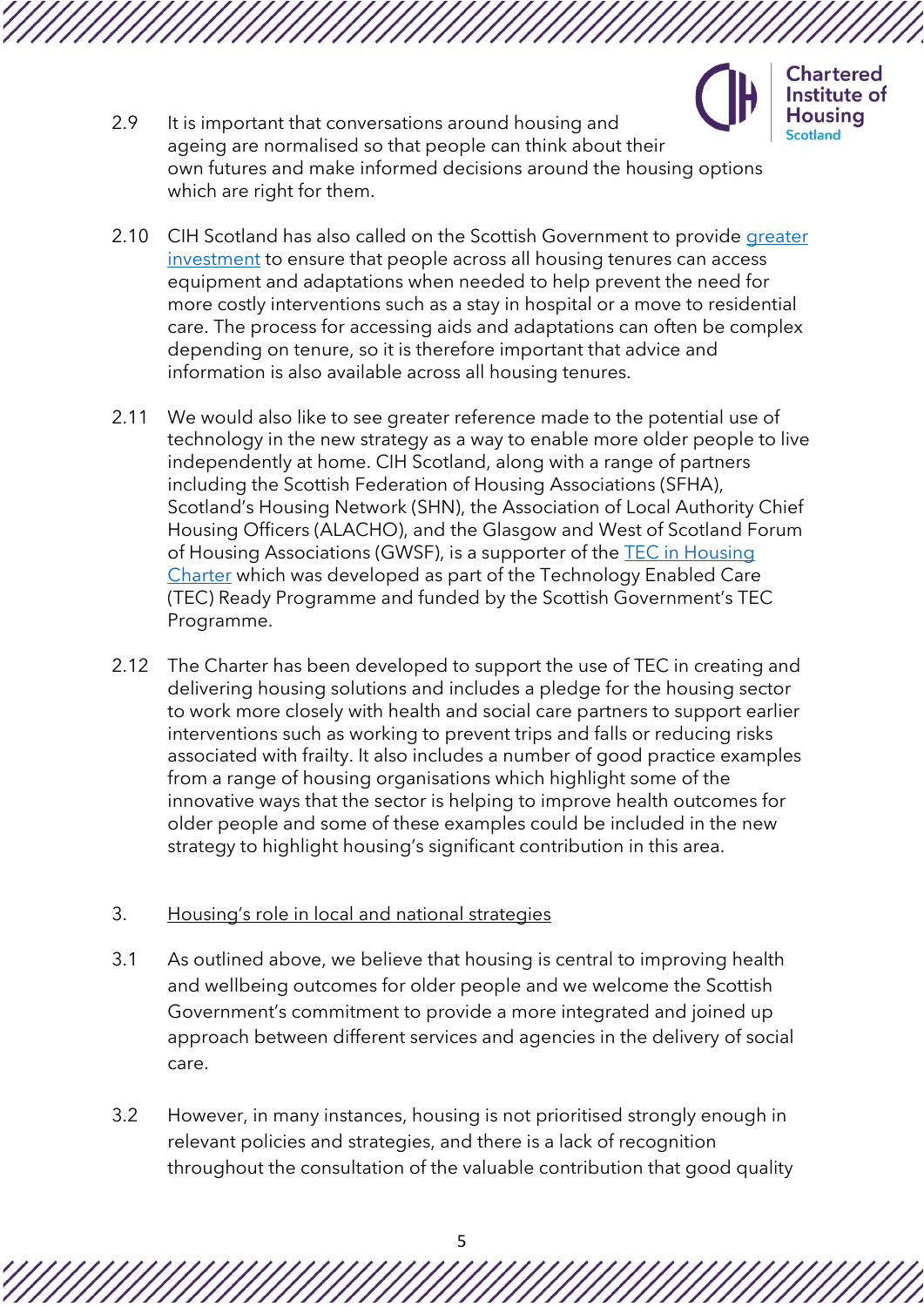

**Chartered** Institute of **Housing** 

housing makes in improving outcomes across all aspects of life. In its refreshed [Age, Home and Community](https://www.gov.scot/publications/age-home-community-next-phase/pages/8/) strategy, the Scottish Government acknowledged that while progress has been made in relation to housing's role in social care integration, there is still room to improve.

3.3 While the [National Dementia Strategy](https://www.gov.scot/publications/scotlands-national-dementia-strategy-2017-2020/) also lacked adequate reference to the role of housing in supporting people living with dementia, the pandemic led to the development of an interim [Dementia and Covid-19](https://www.gov.scot/publications/dementia-covid-19-national-action-plan-continue-support-recovery-people-dementia-carers/)  [action plan](https://www.gov.scot/publications/dementia-covid-19-national-action-plan-continue-support-recovery-people-dementia-carers/) which restated the Scottish Government's commitment to support people to live at home:

*Commitment 6: We will work with health and social care partnerships to enhance integrated and co-ordinated support for people with dementia to live well and safely in their own home, connected to their local community, for as long as possible and to minimise hospital admissions – and do more to support those with dementia who live alone. As part of this we will spread learning from the local whole-system dementia care approach being tested in Inverclyde.*

- 3.4 The [National Housing and Dementia Forum](https://www.cih.org/blogs-and-articles/making-housing-and-dementia-a-national-priority) was subsequently established in 2020 to support this work. The group, co-chaired by CIH Scotland and the University of Stirling's Dementia Services Development Centre, gathered evidence on how people can be better supported to live well with dementia.
- 3.5 While the report and recommendations are still to be published, interim findings have highlighted inequality in access to advice, information and support depending on housing tenure and the need for better partnership working between housing, H&SC to ensure housing needs are discussed at an early stage, possibly as part of post-diagnostic support.
- 3.6 The commitment to establish a new [National Care Service](https://www.gov.scot/publications/national-care-service-scotland-consultation/pages/2/) also provides a timely opportunity to ensure that housing has a central role in helping to deliver the Scottish Government's ambition for social care which is personcentred and based on a human rights approach.
- 3.7 We would therefore ask the Scottish Government to ensure that housing is firmly on the agenda when it comes to all policies and strategies related to health and social care for older people, at both a local and national level, and to work with the sector to help raise awareness of housing's contribution with other partners and stakeholders. This would help to create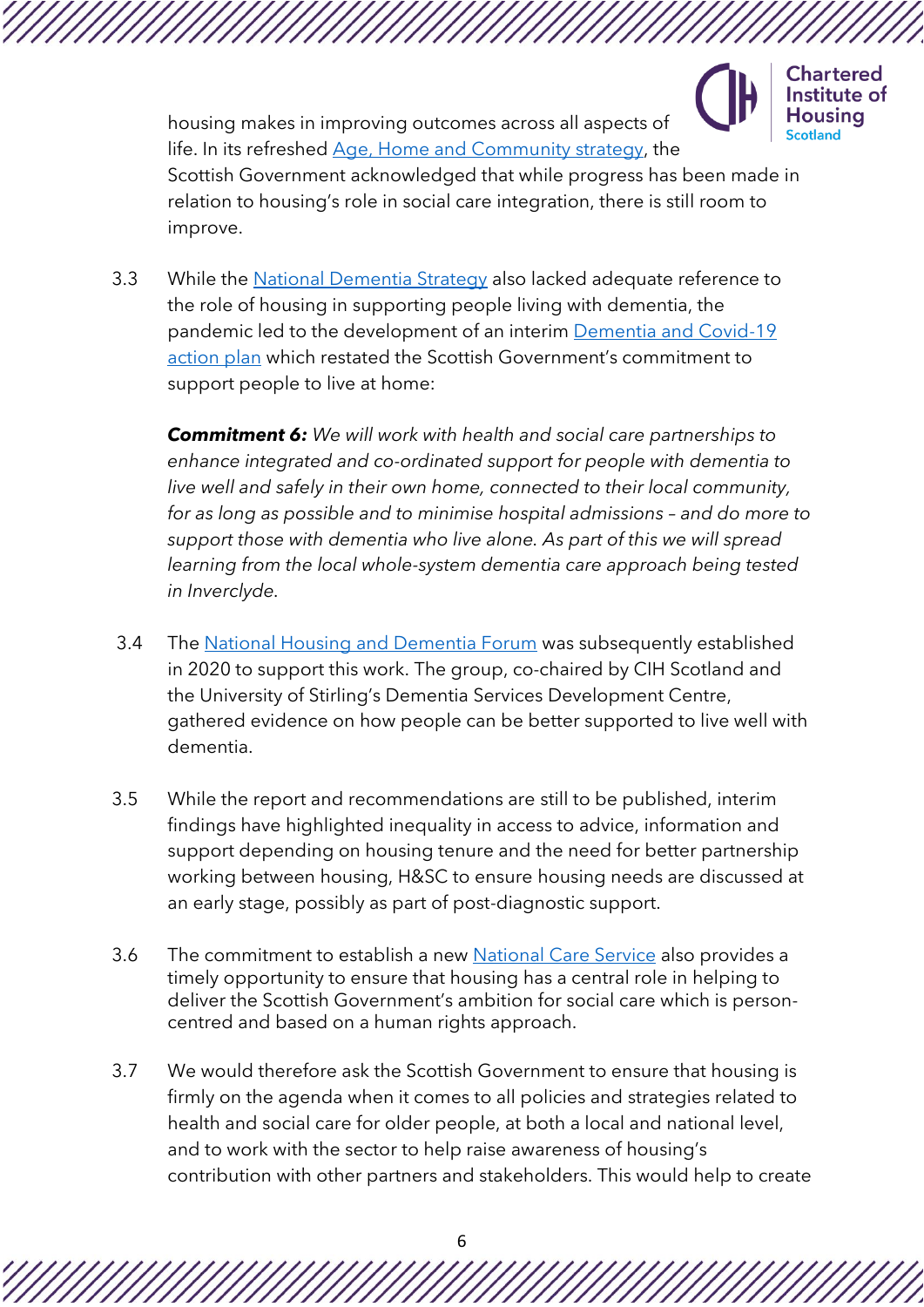

**Chartered** Institute of **Housing**<br>Scotland

a more thorough and integrated approach to social care and will allow us to be better prepared to address the changing needs of our ageing population.